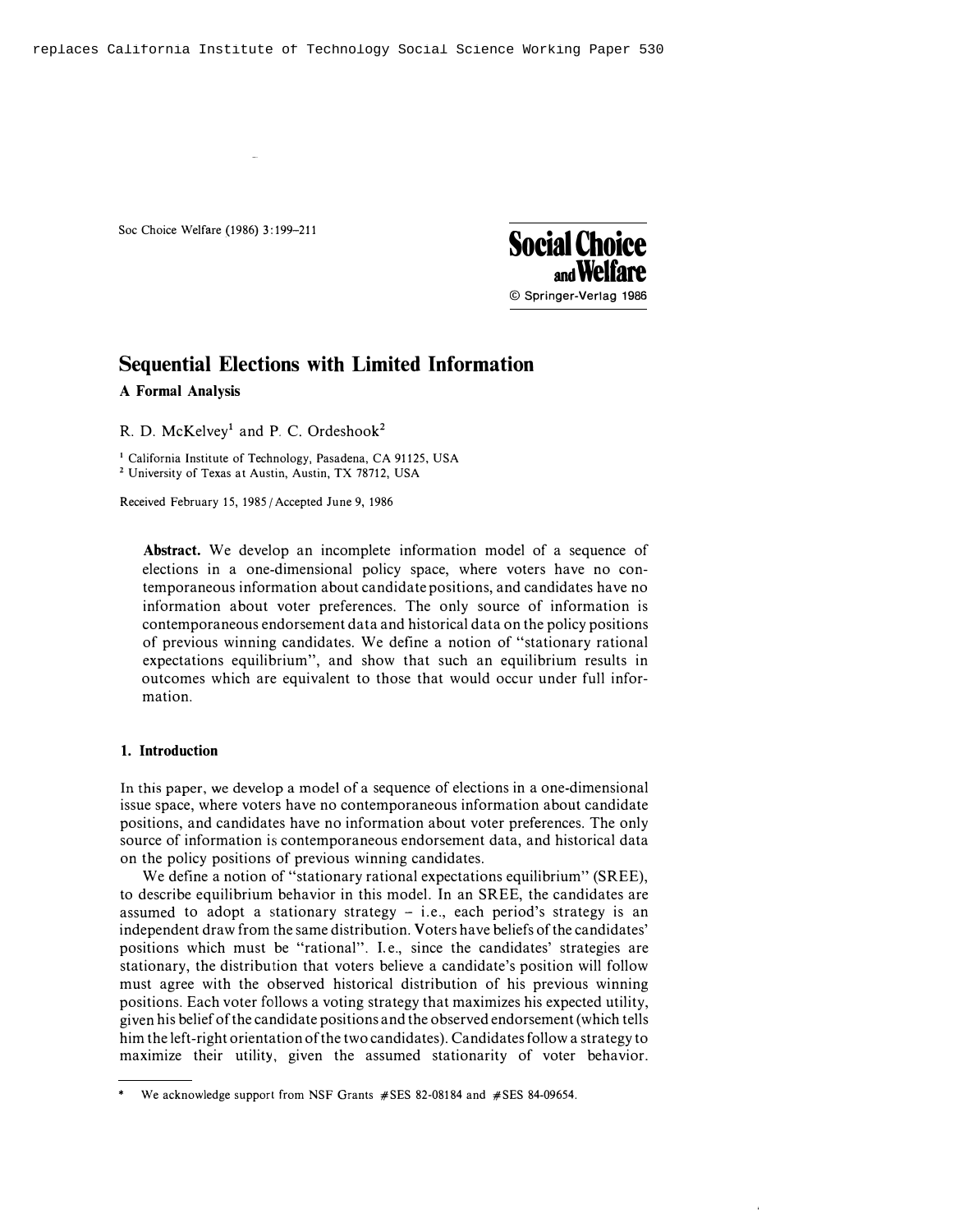Specifically, they are assumed to adopt strategies which match the distribution of previous winning strategies. The unique stable SREE for the corresponding  $n + 2$ person election game is shown to be the same as the perfect information equilibrium, in which both candidates adopt the median voter's ideal point with probability one.

In earlier papers, we develop an alternative model of two-candidate, majority rule spatial elections, in which candidates have no information about voter preferences, and some voters have no contemporaneous information about candidate positions (McKelvey and Ordeshook 1984a, 1985a). In that model, we show that access to poll data is sufficient to yield a full information rational expectations equilibrium. This paper differs from our earlier work in that it concerns a sequence of elections rather than a single election, and the source of information is historical data rather than poll data. Further, while our earlier work assumes that there are some informed and some uninformed voters, here we assume that all voters are uninformed. Nevertheless, the results of both approaches are similar: equilibrium behavior in both models is similar to the behavior that would result were all voters informed.

This paper is a companion paper to McKelvey and Ordeshook (1985b), providing formal statement and proofs for the results reported in that paper. Further motivation and justifications of the assumptions, as well as experimental data relating to the model can be found in the companion paper.

#### 2. The Formal Model

We assume that there are two *candidates*, designated by  $K = \{1, 2\}$ , *n voters* (with *n* odd), designated by  $N = {\alpha_1, \alpha_2, \dots, \alpha_n}$ , and a one-dimensional convex *policy* space,  $X \subseteq \mathbb{R}$ . Each voter,  $\alpha_i \in N$ , has a *utility function*  $u_i: X \to \mathbb{R}$ , which is symmetric and single peaked about an *ideal point*  $y_i^*$ . We let  $K_0$  be the three element set consisting of the two candidates, plus a third element, "O", which is used to represent "no endorsement" or "abstention". Thus,  $K_0 = \{1, 2, 0\} = K \cup \{0\}$ . Let F be the set of functions from  $K_0$  into  $K_0$ . (Elements of F will be used to represent voter strategies.) For any  $k \in K$ , we use  $\overline{k}$  to denote the opposition candidate. I.e.,  $\bar{k} \in K - \{k\}$ . We let  $\mathscr B$  be the set of Borel measurable subsets of X.

We now define a sequence of identical games, where in each game, the players consist of the candidates,  $K$ , together with the voters,  $N$ . In each game, the strategy space for candidate k and voter  $\alpha_i$  are denoted  $S_k$  and  $B_i$ , respectively. We assume  $S_k = X$  and  $B_i = F$  for all  $k \in K$  and  $\alpha_i \in N$ . So candidate strategies are positions on the issue, while voter strategies are decisions as to who to vote for as a function of which candidate is endorsed (see below). We write  $S = S_1 \times S_2$ , and  $B = B_1 \times \ldots \times B_n$ , and we denote specific strategy choices of the candidates and voters, respectively, by  $s=(s_1, s_2)\in S$  and  $b=(b_1, \ldots, b_n)\in B$ . For any  $s, s'\in S$  and  $b, b'\in B$ , let  $(s|s'\cdot b')$ denote the strategy  $n + 2$  tuple obtained by replacing the  $k<sup>th</sup>$  candidate's strategy in s by  $s'_k$ , and  $(s, b|b'_i)$  denote the strategy  $n+2$  tuple resulting from replacing the i<sup>th</sup> voter's strategy,  $b_i$ , by  $b'_i$ . Given a strategy  $n + 2$  tuple  $(s, b) \in S \times B$ , we now define the payoff function for the game.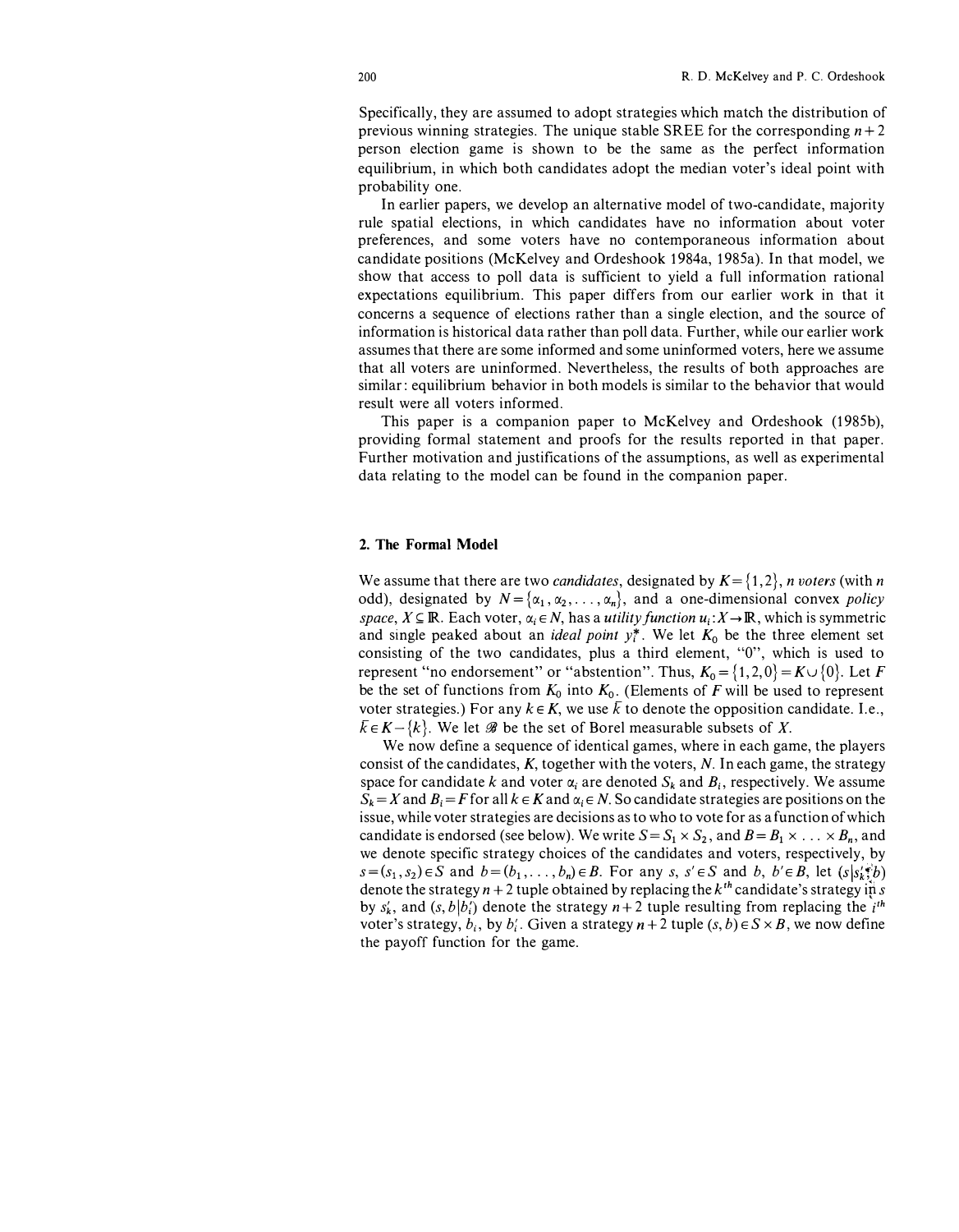First, we define the *endorsement* to be a function,  $e: S \rightarrow K$ , of the candidates' positions on the issue. Specifically, we define the *e*<br>on the issue. S<sub>1</sub><br> $\begin{cases} 1 & \text{if } s_1 < s_2 \end{cases}$ 

$$
e(s) = \begin{cases} 1 & \text{if } s_1 < s_2 \\ 2 & \text{if } s_2 < s_1 \\ 0 & \text{otherwise} \end{cases}
$$
 (1)

Thus  $e(s)$  tells the voters which candidate is to the left and which is to the right on the election issue. For any specific vector of votes by the *n* voters,  $p \in K_0^n$ , and for  $k \in K_0$ , we write

$$
\mathbf{v}_k(p) = \left| \{ \alpha_i \in N \middle| p_i = k \} \right| \tag{2}
$$

and

$$
\mathbf{w}(p) = \begin{cases} 1 & \text{if } \mathbf{v}_1(p) > \mathbf{v}_2(p) \\ 2 & \text{if } \mathbf{v}_2(p) > \mathbf{v}_1(p) \\ 0 & otherwise \end{cases}
$$
 (3)

(Here we use the notation |A| to represent the number of elements of a set A.) Then, for any  $(s, b) \in S \times B$ , the vote for candidate k is given by

$$
v_k(s,b) = \mathbf{v}_k(b(e(s))) \tag{4}
$$

The winning candidate, or election outcome is

$$
w(s, b) = \mathbf{w}(b(e(s))) \tag{5}
$$

where  $w(s, b) = 0$  means a fair coin is tossed to determine if 1 or 2 wins. We can then define the payoff to voter  $\alpha_i \in N$  by

$$
M_i(s,b) = u_i(s_{w(s,b)}) \tag{6}
$$

where  $s_0$  represents the outcome resulting from a tie - namely a fair lottery between  $s_1$  and  $s_2$  - and we assume that the utility a voter associates with a tie is simply  $u_i(s_0)$  $=\frac{1}{2}u_i(s_1) + \frac{1}{2}u_i(s_2)$ . Finally, the payoff to candidate  $k \in K$  is

$$
M_k(s,b) = \begin{cases} 1 & \text{if } w(s,b) = k \\ -1 & \text{if } w(s,b) = \overline{k} \\ 0 & \text{otherwise} \end{cases}
$$
(7)

These definitions specify the normal form for one stage of the game. This normal form corresponds to an extensive form in which the candidates begin with a move in which they simultaneously choose policy positions. The voters are informed of the endorsement (which tells them which candidate is to the left and which to the right), and they then have a simultaneous move in which they vote for the candidate of their choice. While they know the endorsement before they vote, and can condition their strategy on this information, note that they do not know the candidate positions.

The game we analyze is an infinitely repeated version of the above single stage game. We assume that the candidates do not know the voter characteristics  $-$  i.e.,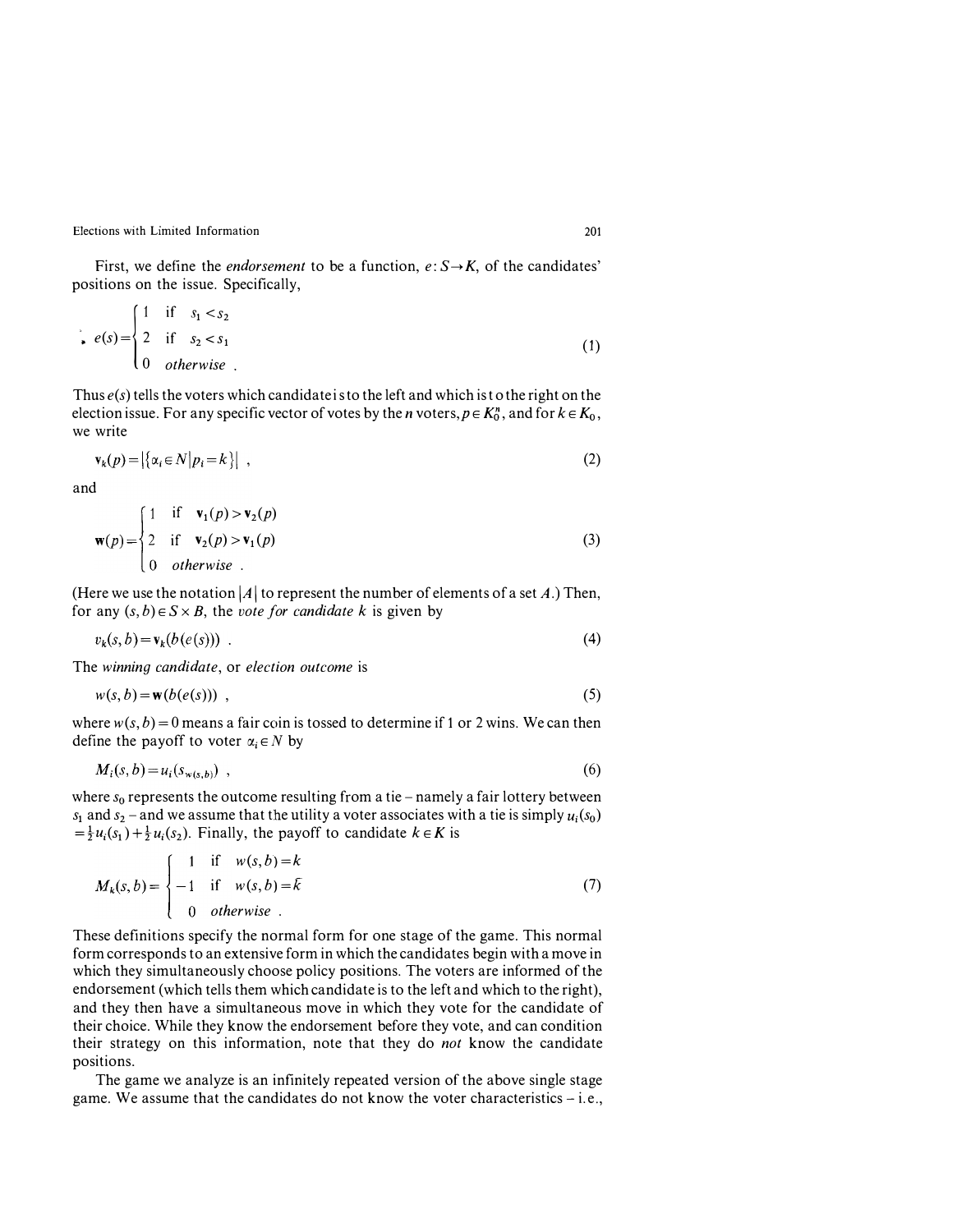they do not know the voter ideal points,  $y_i^*$ . However, all players observe the outcome  $w(s, b)$  and the position  $s_{w(s, b)}$ , of winning candidates in previous plays of the game. ·

We now define an equilibrium for this repeated, incomplete information game. But first we need some further notation. Let  $\Lambda_k$  be a set of probability measures on  $S_k$ . So  $\Lambda_k$  represents the set of admissible mixed strategies of candidate k for a single stage of the game. We will only consider stationary strategies for candidates in the repeated game, i. e., we consider only strategies in which candidates adopt the same mixed strategy in each stage of the game. We assume throughout that elements of  $\Lambda_k$ are either absolutely continuous (with respect to Lebesque measure on  $X$ ), or degenerate point masses (i.e.,  $\lambda_k({x}) = 1$  for some  $x \in X$ ). We let  $A = A_1 \times A_2$ . So for  $\lambda = (\lambda_1, \lambda_2) \in \Lambda$ ,  $\lambda$  represents the product measure of  $\lambda_1$  and  $\lambda_2$ .

Given  $\lambda = (\lambda_1, \lambda_2) \in \Lambda$ , we define several measures on  $\mathscr{B}$ . For  $k \in K$ ,  $j \in K_0$ , and  $b \in B$ , define

 $\lambda_{kj}(\cdot)$ : The distribution of  $s_k$  given that j is endorsed, (i.e. given  $e(s) = j$ ), (8)

$$
\lambda_{kw}(\cdot|b): \text{ The distribution of } s_k \text{ given that } k \text{ wins (if } k \text{ never wins, set } \lambda_{kw}(\cdot|b) = \lambda_{\bar{k}}(\cdot)) \tag{9}
$$

 $\lambda_w(\cdot|b)$ : The distribution of winning positions, i.e., of  $s_{w(s,b)}$ . (10)

Formally, for any  $A \subseteq S$ , and  $k \in K$ , we let  $\pi_k(A) = \{x \in S_k | x = s_k \text{ for some } s \in S\}$ be the projection of A on coordinate k. For  $k \in K_0$ , we let  $E_k = \{s \in S | e(s) = k \}$  be the set of strategy pairs where candidate k is endorsed, and for  $b \in B$ ,  $W_k(b) = \{s \in S | w(s, b) = k\}$  be the set of strategies where candidate k wins. Given  $\lambda$  $=(\lambda_1, \lambda_2) \in \Lambda$ , we define some derived probability measures. For each  $k \in K$  and  $j \in K_0$ , define the probability measures  $\lambda_{kj}$  as follows: For  $C \in \mathcal{B}$ ,

$$
\lambda_{kj}(C) = \lambda(\pi_k^{-1}(C)|E_j) = \frac{\lambda(\pi_k^{-1}(C) \cap E_j)}{\lambda(E_j)} \tag{11}
$$

So  $\lambda_{kj}$  represents the distribution of k's positions when he is endorsed. We also define, for any  $b \in B$ , the measure  $\lambda_{kw}(\cdot|b)$  by, for all  $C \in \mathcal{B}$ ,<br>  $\left( \lambda(\pi_k^{-1}(C) \cap W_k(b)) + \frac{1}{2}\lambda(\pi_k^{-1}(C) \cap W_0(b)) \right)$  if  $\left( \lambda(W_2$ define, for any  $b \in B$ , the measure  $\lambda_{kw}(\cdot | b)$  by, for all  $C \in \mathcal{B}$ ,

$$
\lambda_{kw}(C|b) = \begin{cases}\n\frac{\lambda(\pi_k^{-1}(C) \cap W_k(b)) + \frac{1}{2}\lambda(\pi_k^{-1}(C) \cap W_0(b))}{\lambda(W_k(b)) + \frac{1}{2}\lambda(W_0(b))} & \text{if } \lambda(W_k(b)) + 1 \\
\lambda_k(C) & \text{otherwise}\n\end{cases}
$$
\n(12)

So  $\lambda_{kw}$  represents the distribution of k's positions when he wins the election – except if k never wins, then  $\lambda_{kw}$  is defined as the distribution of k's winning positions. Note that in defining  $\lambda_{kw}(\cdot|b)$ , we must take account of the possibility that k wins outright as well as the probability that  $k$  wins the coin toss when there is a tie. Given  $\lambda \in \Lambda$ , and  $b \in B$ , we let  $\lambda_w(\cdot|b)$  denote the overall distribution of winning positions. So for  $C \in \mathcal{B}$ ,

$$
\lambda_{w}(C|b) = \sum_{k \in K} \lambda_{kw}(C|b) [\lambda(W_{k}(b)) + \frac{1}{2} \lambda(W_{0}(b))]
$$
  
= 
$$
\sum_{k \in K} [\lambda(\pi_{k}^{-1}(C) \cap W_{k}(b)) + \frac{1}{2} \lambda(\pi_{k}^{-1}(C) \cap W_{0}(b))].
$$
 (13)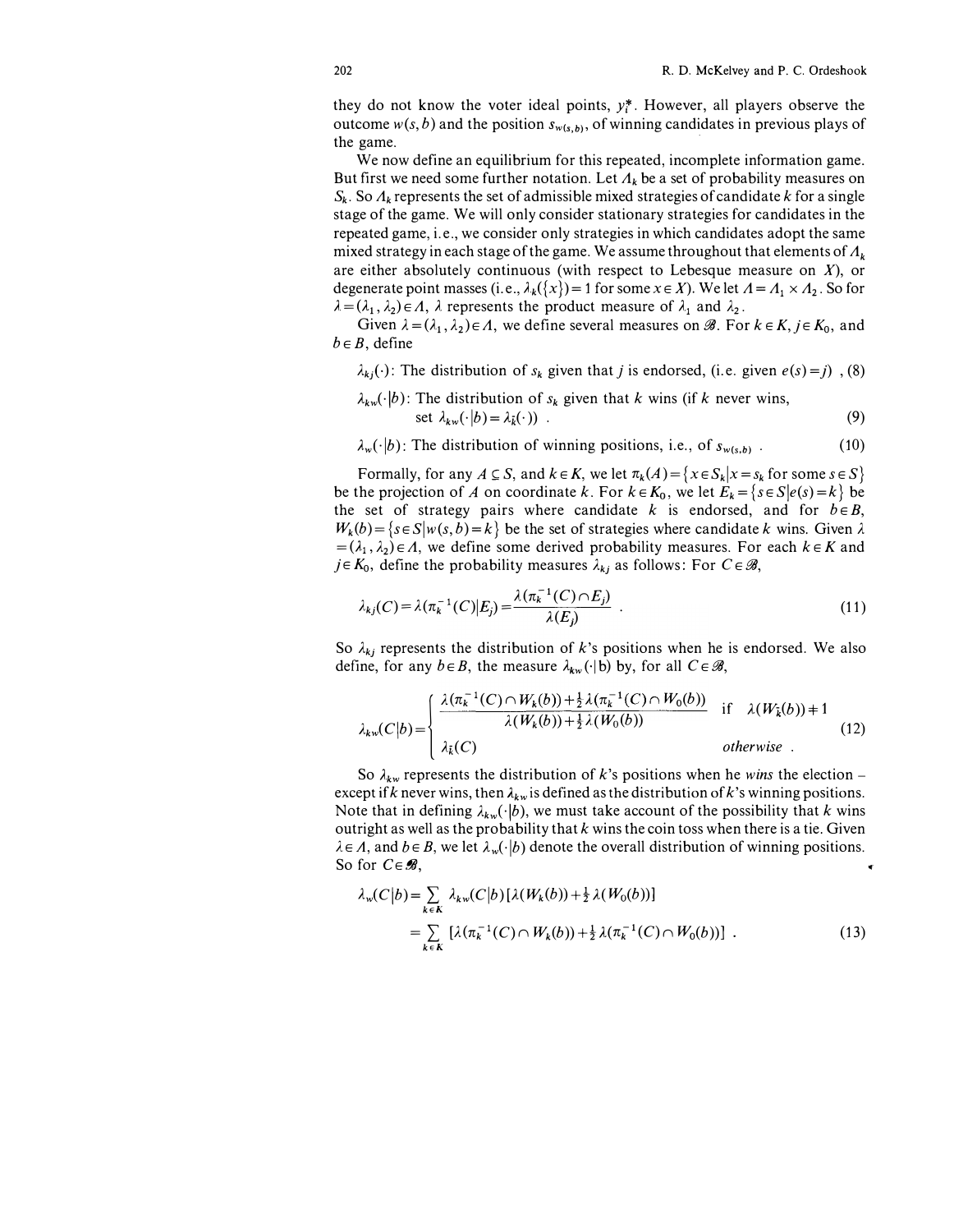Finally, for any  $\gamma \in \Lambda$ , we define  $B(\gamma) \subseteq B$  by

$$
B(\gamma) = \{b^* \in B | \forall b \in B, \ b_i^* \in \arg\max_{b_i \in B_i} \mathbf{E}_{\gamma}[M_i(s, b | b_i')] \} \tag{14}
$$

Here  $\mathbf{E}_{\nu}$  is the expectation under y. Hence  $B(\gamma)$  is the set of optimal voting strategies by the voters given beliefs  $\gamma = (\gamma_1, \gamma_2)$  of the candidate strategies.

Definition: A Stationary Rational Expectations Equilibrium (SREE) for the game defined by (6)–(7) is a triple  $(\lambda^*, \gamma^*, b^*) \in A \times A \times B$  satisfying

- (V1)  $b^* \in B(\gamma^*)$ ,
- (V2) for all  $k \in K$ ,  $\gamma_k^* = \lambda_{kw}^*(\cdot | b^*)$ , (C1) for all  $k \in K$ ,  $\lambda_k^* = \lambda_{kw}^* (\cdot | b^*)$ .

In this definition, (V1) requires that each voter adopt a voting strategy,  $b_i^*$ , to maximize his expected utility conditional on his belief of the candidate policy positions. Condition (V2) requires that voters have "rational expectations", i. e., their beliefs about the candidates must be consistent with the observed historical positions of that candidate, and  $(C1)$  requires that the candidate distribution must equal the distribution of their past winning positions. The rationale here is that if this condition fails, then some of the pure strategies adopted under  $\lambda_k$  are more successful than others, so the candidate strategy cannot be optimal.

#### 3. Preliminary Lemmas

We establish three lemmas that yield our central results. For the first lemma, we need to define the notion of stochastic dominance. For any  $c \in \mathbb{R}$ , we define  $L_c = {t \in \mathbb{R} | t \leq c}$ . Given two measures  $\lambda$ ,  $\mu$  on the Borel sets of  $\mathbb{R}$ , we say that  $\lambda$ (weakly) stochastically dominates  $\mu$ , written  $\mu \leq \lambda$  iff  $\mu(L_c) \geq \lambda(L_c)$  for all  $c \in \mathbb{R}$ . We say  $\lambda$  (strongly) stochastically dominates  $\mu$ , written  $\mu < \lambda$  iff  $\mu \leq \lambda$  and it is not the case that  $\lambda \leq \mu$ . Thus,  $\lambda$  weakly stochastically dominates  $\mu$  whenever its cumulative density function is always less than or equal to that of  $\mu$ . For strong domination, the two c.d.f.' s cannot be equal.

**Lemma 1:** For each  $k \in K$ ,  $\lambda_{kk} < \lambda_k < \lambda_k$  whenever all measures are defined, unless  $\lambda_k({t^*}) = 1$  for some  $t^* \in \mathbb{R}$ . Further, for each  $k \in K$ ,  $\lambda_{kk} < \lambda_{kk}$  whenever both measures are defined.

*Proof:* For  $k \in K$ , and  $t \in \mathbb{R}$  let  $F_k(t) = \lambda_k(L_t)$  be the cumulative density function of  $\lambda_k$ . Then from the definition of  $\lambda_{ki}$ , for any  $C \in \mathscr{B}$  we have

$$
\lambda_{k\bar{k}}(C) = \frac{1}{\lambda(E_{\bar{k}})} \int_{C} F_{\bar{k}}(t) d\lambda_{k}(t) ,
$$

and

$$
\lambda_{kk}(C) = \frac{1}{\lambda(E_k)} \int_C (1 - F_k(t)) d\lambda_k(t) .
$$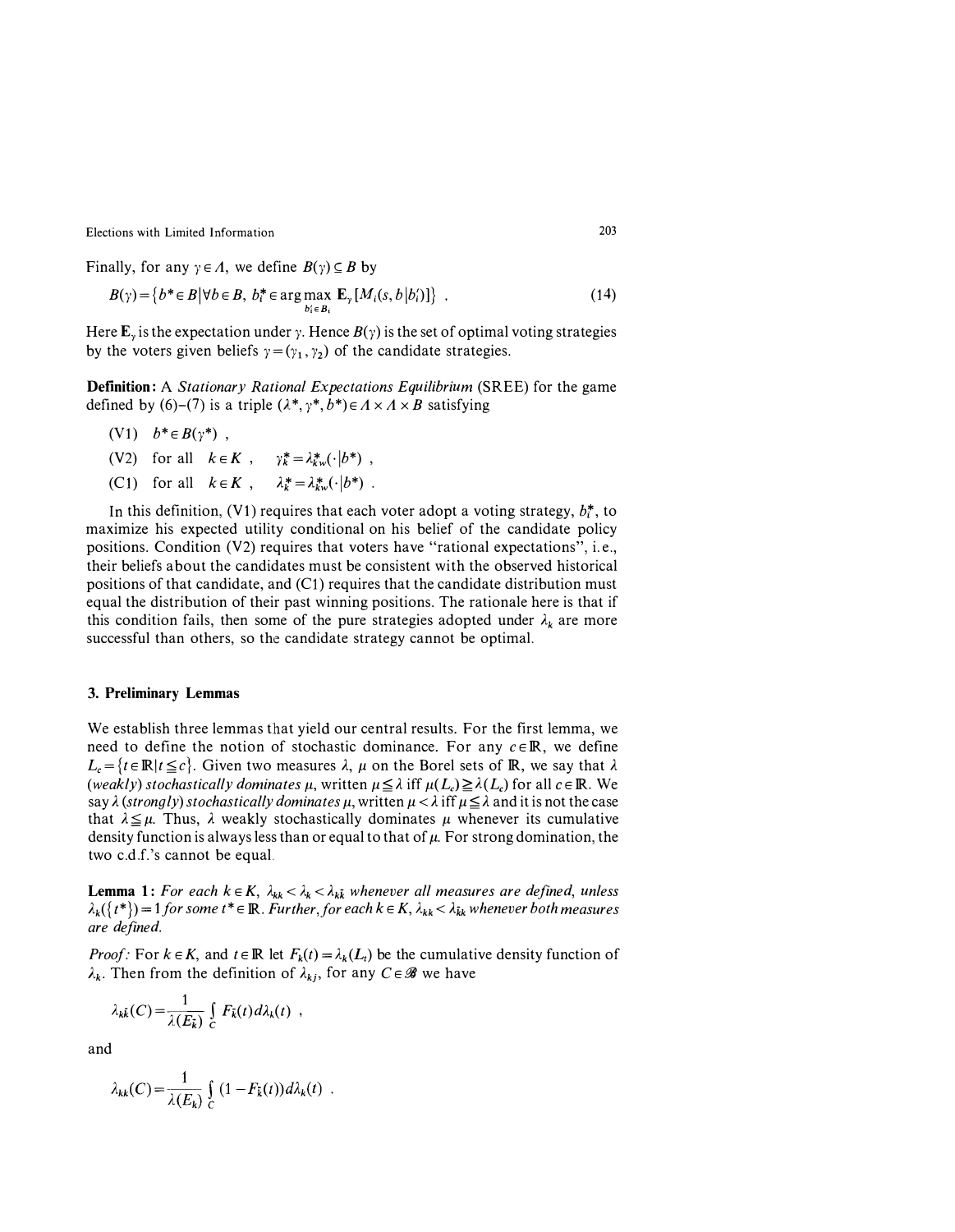Now, since  $F_{\vec{k}}(t)$  is a monotonic increasing function of t and  $(1 - F_{\vec{k}}(t))$  is a monotonic decreasing function of t, the result that  $\lambda_{kk} < \lambda_k < \lambda_k$  follows directly from Lemma 3.2 of McKelvey and Page (1984).

To see that  $\lambda_{kk} < \lambda_{kk}$ , we note that, for  $c \in \mathbb{R}$ ,

$$
\lambda_{\bar{k}k}(L_c) = \frac{1}{\lambda(E_k)} \int_{-\infty}^{c} F_k(t) d\lambda_{\bar{k}}(t) ,
$$

and

$$
\lambda_{kk}(L_c) = \frac{1}{\lambda(E_k)} \int_{-\infty}^{c} (1 - F_{\bar{k}}(t)) d\lambda_k(t) .
$$

But, writing  $f_j(t)$  for the density function of  $\lambda_j$ , we can integrate by parts to obtain

$$
\int_{-\infty}^{c} (1 - F_k(t)) d\lambda_k(t) = F_k(c) - \int_{-\infty}^{c} F_k(t) f_k(t) dt
$$
\n
$$
= F_k(c) [1 - F_k(c)] + \int_{-\infty}^{c} f_k(t) F_k(t) dt
$$
\n
$$
\geq \int_{-\infty}^{c} F_k(t) d\lambda_k(t) .
$$

Hence

$$
\lambda_{kk}(L_c) = \frac{1}{\lambda(E_k)} \int_{-\infty}^{c} (1 - F_k(t)) d\lambda_k(t)
$$

$$
\geq \frac{1}{\lambda(E_k)} \int_{-\infty}^{c} F_k(t) d\lambda_k(t) = \lambda_{kk}(L_c)
$$

which proves  $\lambda_{kk} < \lambda_{kk}$ .

Q.E.D.

**Lemma 2:** If  $(\lambda^*, b^*) \in A \times B$  characterizes an SREE, then it satisfies the following conditions

(a) for all  $\alpha_i \in N$ , all  $j \in K$  and all  $k \in K_0$  with  $\lambda^*(E_k) > 0$ ,  $b_i^*$  satisfies

 $\mathbf{E}_{\lambda_{ik}^*}[u_i(x)]=\mathbf{E}_{\lambda_{ik}^*}[u_i(x)] \Rightarrow b_i^*(k)=j$ ,

- (b)  $w(s, b^*)$  is constant for  $\lambda^*$  a.e.  $s \in S$ ,
- (c) for each  $k \in K_0$ , if  $\lambda^*(E_k) > 0$ , then  $\exists \alpha_i \in N$  for which

 $\mathbf{E}_{\lambda t} [u_i(x)] = \mathbf{E}_{\lambda t} [u_i(x)]$ .

Proof:

(a) Note that  $w(s, b)$  depends on s only through the dependence of b on s. Hence we write  $w(s, b) = w(b(e(s))$ . Then, by (V1) in the definition of an SREE,

 $b_i^* \in \arg \max_{b_i^* \in F} \mathbf{E}_{\lambda^*}[M_i(s, b)|b_i^*)]$  for all  $b \in B$ ,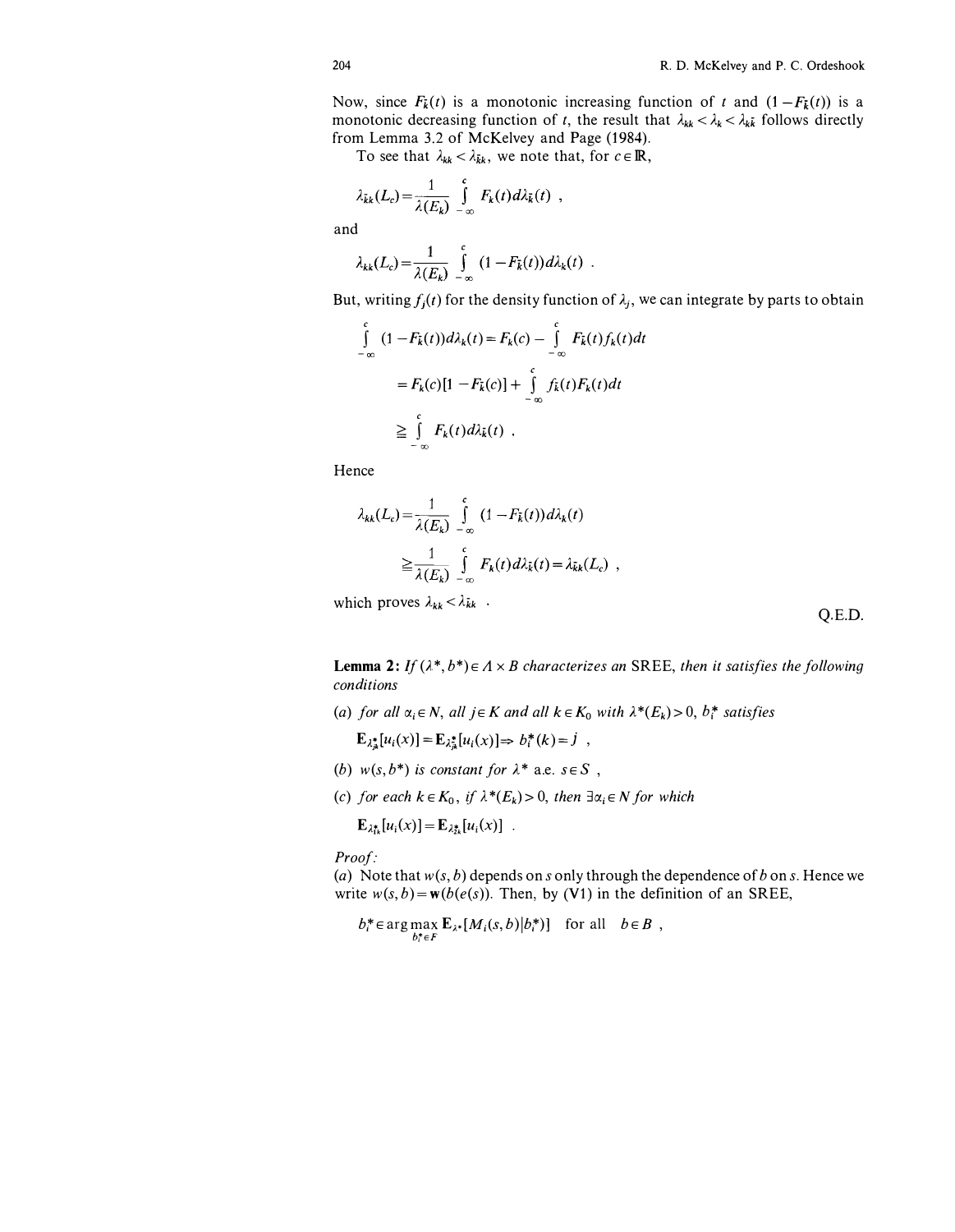But

$$
\mathbf{E}_{\lambda^*}[M_i(s,b|b_i^*)] = \mathbf{E}_{\lambda^*}[u_i(s_{\mathbf{w}[(b|b_i^*) (e(s))]})] = \sum_{k \in K_0} \int_{E_k} u_i(s_{\mathbf{w}[(b|b_i^*) (k))} d\lambda^*(s) .
$$
 (15)

So we maximize (15) by picking  $b_i^*$  so that for each  $k \in K_0$ , with  $\lambda^*(E_k) > 0$ , then

$$
b_i^*(k) \in \arg\max_{b_i^*(k) \in K_0} \int_{E_k} u_i(s_{\mathbf{w}[(b|b_i^*)(k)]} d\lambda^*(s) \tag{16}
$$

But since w is monotonic, and (16) must hold for all  $b \in B$ , this is equivalent to, for all  $k \in K_0$ , with  $\lambda^*(E_k) > 0$ 

$$
b_i^*(k) \in \arg \max_{b_i^*(k) \in K_0} \int_{E_k} u_i(s_{b_i^*(k)}) d\lambda^*(s) ,
$$

or

 $b_i^*(k) \in \arg\max_{j \in K_0} \int_{E_k} u_i(s_j) d\lambda^*(s)$ 

But for  $i \in K$ ,

$$
\int_{E_k} u_i(s_j) d\lambda^*(s) = \int u_i(x) d\lambda^*_{jk}(x) = \mathbf{E}_{\lambda^*_{jk}}[u_i(x)]
$$

So the result follows.

(b) We write  $w(s, b^*) = \mathbf{w}(b^*(e(s)))$ , and for any  $k \in K_0$ , write  $w_k = \mathbf{w}(b^*(k))$ . Also we write  $E_k = \{s \mid e(s) = k\}$  for  $k \in K_0$ . Thus,  $s \in E_k \Rightarrow w(s, b^*) = w_k$ . If  $\lambda^*(E_k) = 1$  for any  $k \in K_0$ , then the result follows trivially, so we assume that  $\lambda^*(E_k)$  < 1. But by the assumptions on A,  $\lambda^*(E_0) = 0$  or  $\lambda^*(E_0) = 1$ , hence we have  $\lambda^*(E_0) = 0$  and  $0 < \lambda^*(E_k) < 1$  for all  $k \in K$ . We now have two cases:

Case 1:  $w_k + 0$  for any  $k \in K$ Let  $k \in K$ , and let  $w_k = j$ . We then show that  $w_k = j$ . Suppose not. Then  $w_k = j$  and  $w_{\bar{k}} = \bar{j}$ . Now from (C1), we have, for all  $C \in \mathcal{B}$ ,

$$
\lambda_j^*(C) = \frac{\lambda^*(\pi_j^{-1}(C) \cap E_k)}{\lambda^*(E_k)} = \lambda_{jk}^*(C|b^*)
$$

and

$$
\lambda_j^*(C) = \frac{\lambda^*(\pi_j^{-1}(C) \cap E_k)}{\lambda^*(E_k)} = \lambda_{jk}^*(C|b^*)
$$

By lemma 1, it follows that  $\lambda_i^*$  and  $\lambda_i^*$  are both degenerate point densities, implying that  $\lambda^*(\{s\}) = 1$  for some  $s \in S$ . But this contradicts the fact that  $\lambda^*(E_0) = 0$  and  $\lambda^*(E_k) > 0$  for all  $k \in K$ . Hence we must have  $w_k = w_k$ . So, since  $\lambda^*(E_k \cup E_k) = 1 - \lambda^*(E_0) = 1$ , it follows that  $w(s, b^*) = w_k$  for  $\lambda^*$  a.e.  $s \in S$ .

Case 2:  $w_k = 0$  for some  $k \in K$ .

Let  $w_k = 0$  and let  $\bar{k} \in K - \{k\}$ . We will show that  $w_k = 0$ . Assume  $w_k \neq 0$ , say  $w_k$  $=j \in K$ , and let  $\bar{j} \in K - \{j\}$ . Then from (C1), we have, for all  $C \in \mathcal{B}$ ,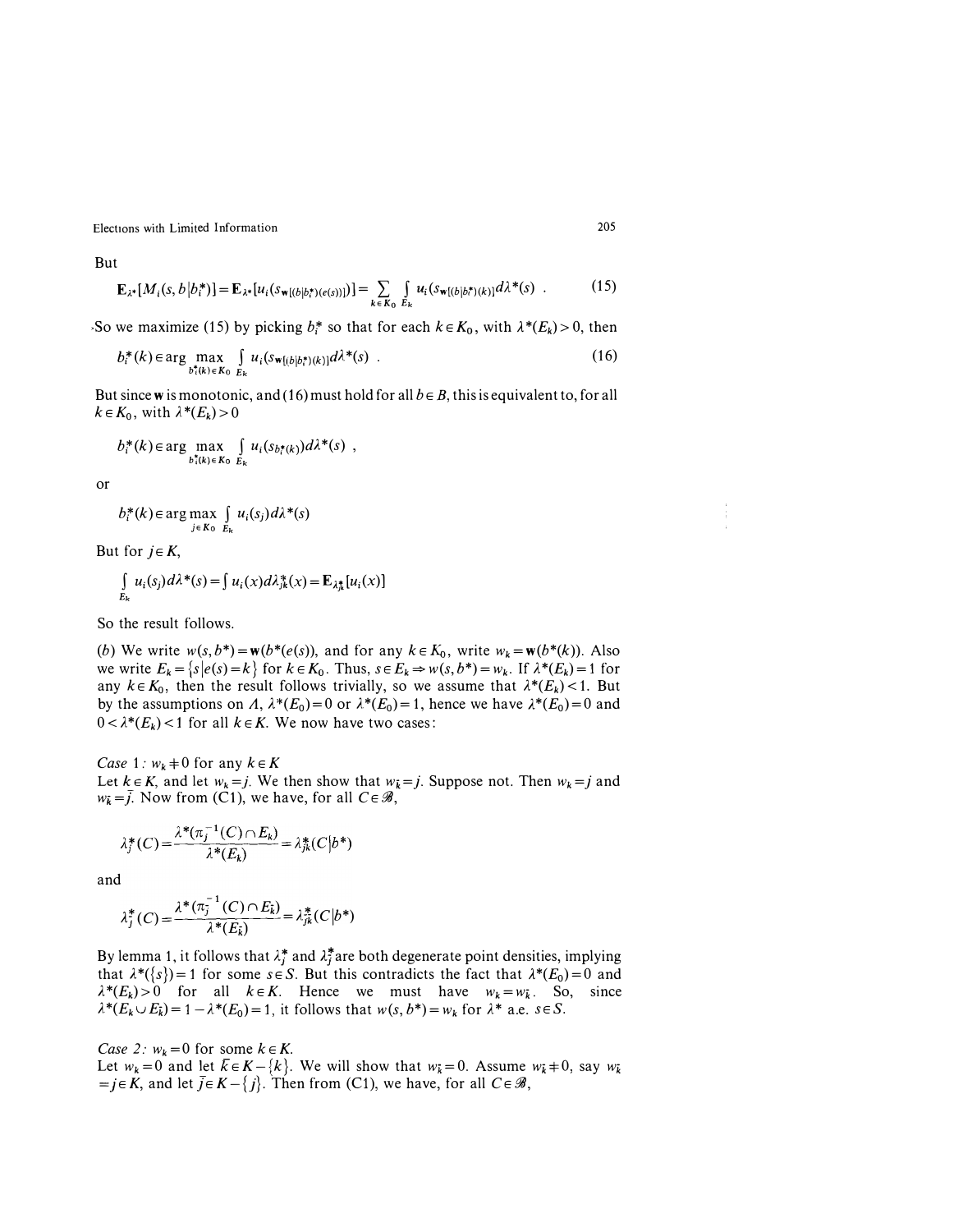$$
\lambda_{j}^{*}(C) = \frac{\lambda^{*}(\pi_{j}^{-1}(C) \cap E_{k}) + \frac{1}{2} \lambda^{*}(\pi_{j}^{-1}(C) \cap E_{k})}{\lambda^{*}(E_{k}) + \frac{1}{2} \lambda^{*}(E_{k})}
$$

$$
= \frac{\lambda^{*}(\pi_{j}^{-1}(C)) - \frac{1}{2} \lambda^{*}(\pi_{j}^{-1}(C) \cap E_{k})}{1 - \frac{1}{2} \lambda^{*}(E_{k})}
$$

$$
= \frac{2 \lambda_{j}^{*}(C) - \lambda^{*}(E) \lambda_{jk}^{*}(C)}{2 - \lambda^{*}(E_{k})}.
$$

Solving this for  $\lambda_i^*(C)$  yields

$$
\lambda_j^*(C) = \lambda_{jk}^*(C) .
$$

Also applying (C1) we have, for all  $C \in \mathcal{B}$ ,

$$
\lambda_j^*(C) = \frac{\lambda^*(\pi_j^{-1}(C) \cap E_k)}{\lambda^*(E_k)} = \lambda_{jk}^*(C) .
$$

By Lemma 1, it follows that  $\lambda_i^*$  and  $\lambda_i^*$  are both degenerate point densities. As in Case 1, this yields a contradiction, unless  $w_k = 0$ . But then  $w(s, b^*) = 0$  for  $\lambda^*$  a.e.  $s \in S$ .

(c) If  $\lambda^*(E_0) = 1$ , then the result is trivial, so we assume  $\lambda^*(E_0) = 0$ . There are two cases.

Case 1:  $w(s, b^*) = k + 0$  for  $\lambda^*$  a.e.  $s \in S$ . In this case, it follows from (C1) and (12) that  $\lambda_1^* = \lambda_2^*$ . Hence  $\lambda_{11}^* = \lambda_{22}^*$  and  $\lambda_{12}^* = \lambda_{21}^*$ . From Lemma 2a it follows that if  $b_i^*(1) = 0$ , then  $b_i^*(1) = j \Rightarrow b_i^*(2) = \bar{j}$ . So  $w(b^*(1)) = k \Rightarrow w(b^*(2)) = \bar{k}$ , a contradiction unless  $b_i^*(1) = 0$  for some  $\alpha_i \in N$ . But then, for this i, by Lemma 2a, we have that

$$
\mathbf{E}_{\lambda_{11}^*}[u_i(x)] = \mathbf{E}_{\lambda_{21}^*}[u_i(x)] \quad .
$$

A similar argument shows that  $b_i^*(2) = 0$  for some  $\alpha_i \in N$ , from which it follows that  $\mathbf{E}_{\lambda_{12}^*}[u_i(x)] = \mathbf{E}_{\lambda_{22}^*}[u_i(x)]$  for some  $\alpha_i \in \mathbb{N}$ .

Case 2:  $w(s, b^*) = 0$  for  $\lambda^*$  a.e.  $s \in S$ . In this case let  $k \in K$  satisfy  $\lambda^*(E_k) > 0$ , and assume  $b_i^*(k)$  + 0 for all  $\alpha_i \in N$ . Then since there are an odd number of voters, we must have  $v_1(s,b^*)+v_2(s,b^*)$  for any  $s \in E_k$ . But then  $w(s,b^*)+0$  for  $s \in E_k$ , a contradiction. So we must have  $b_i^*(k)=0$  for some  $\alpha_i \in N$ . But this implies, by Lemma 2a, that  $E_{\lambda_{i}^{*}}[u_{i}(x)] = E_{\lambda_{i}^{*}}[u_{i}(x)].$  Q.E.D.

We let  $A^S \subseteq A$  be the set of measures satisfying, for all  $\lambda = (\lambda_1, \lambda_2) \in A$ ,

$$
(a) \ \lambda_1 = \lambda_2
$$

(b)  $\lambda_k$  is symmetric about t\* for some t\*  $\in \mathbb{R}$ . I.e.,  $\lambda_k(L_t) = 1 - \lambda_k(L_{2t^*-t})$  for all  $t \in \mathbb{R}$ , (where  $L_c = \{x \in \mathbb{R} | x \le c\}$  for any  $c \in \mathbb{R}$ ).

**Lemma 3:** Let  $u: X \to \mathbb{R}$  be symmetric and single peaked, with ideal point at 0, and let  $\lambda = (\lambda_1, \lambda_2) \in \Lambda^S$ , with  $\lambda$  not degenerate. For  $k \in K$ , define  $\phi_k : X \to \mathbb{R}$  by

$$
\phi_k(y) = \mathbf{E}_{\lambda_{kk}}[u(x-y)] - \mathbf{E}_{\lambda_{kk}}[u(x-y)].
$$

-----------------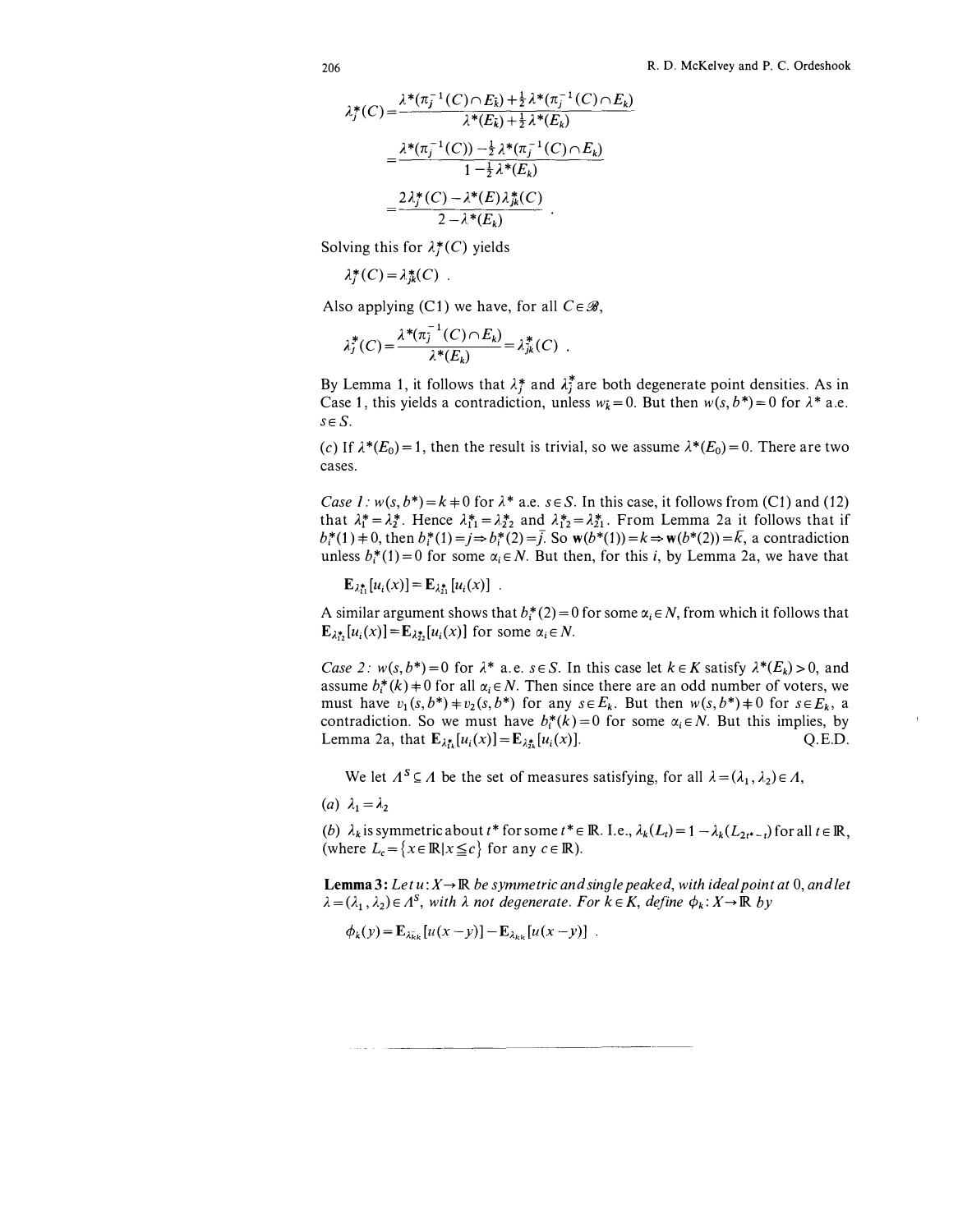Then  $\phi_k(y)$  has exactly one root at  $y=x^*$ , where  $x^*=\mathbf{E}_{\lambda_1}(x)=\mathbf{E}_{\lambda_2}(x)$ . Further  $y < x^* \Rightarrow \phi_k(y) > 0$  and  $y > x^* \Rightarrow \phi_k(y) < 0$ .

*Proof:* We let  $f_1$  and  $f_2$  be the density functions of  $\lambda_1$  and  $\lambda_2$ , respectively. Since  $\lambda_1 = \lambda_2$ , these density functions are identical, so we can write  $f = f_1 = f_2$ . We let  $g_1$  and  $g_2$  be the density functions for  $\lambda_{kk}$  and  $\lambda_{kk}$ . (Note that since  $\lambda_1 = \lambda_2$ , we have  $\lambda_{11} = \lambda_{22}$ and  $\lambda_{12} = \lambda_{21}$ .) Let  $F(x) = \int_{-\infty}^{x} f(t)dt$  and  $G_j(x) = \int_{-\infty}^{x} g_j(t)dt$  be the corresponding

cumulative density functions. Then, writing  $u'$  for the first derivative of  $u$ ,  $\phi_k(y) = \mathbf{E}_{\lambda_k} [u(x - y)] - \mathbf{E}_{\lambda_k} [u(x - y)]$ 

$$
p_k(y) = \mathbf{E}_{\lambda_{kk}}[u(x - y)] - \mathbf{E}_{\lambda_{kk}}[u(x - y)]
$$
  
=  $\int u(x - y)[g_1(x) - g_2(x)]dx$   
=  $\int u'(x - y)[G_2(x) - G_1(x)]dx$ .

(The last step follows from integration by parts.) We write  $\psi(x) = G_2(x) - G_1(x)$ . Then we can write  $G_2$  and  $G_1$  as

$$
G_2(y) = \int_{-\infty}^{x} [1 - F_1(t)] f_2(t) dt
$$
  
\n
$$
G_1(y) = \int_{-\infty}^{x} F_2(t) f_1(t) dt
$$

and then, using the fact that  $F_1 = F_2 = F$ , and  $f_1 = f_2 = f$ , we get

$$
\psi(x) = G_2(x) - G_1(x) = \int_{-\infty}^{x} [1 - 2F(t)] f(t) dt .
$$

Now from Lemma 2, it follows that  $\lambda_{kk} > \lambda_{kk}$ , so  $G_2(x) - G_1(x) \ge 0$  for all x. Hence  $\psi(x)$  is nonnegative. Next, using the symmetry of  $f(t)$  about  $x^*$ , and the fact that  $F(x^*) = \frac{1}{2}$ , it follows easily that  $\psi(x)$  is symmetric about  $x^*$ . I.e.,  $\psi(x) = \psi(2x^* - x)$ for all  $x \in X$ . Finally, since  $\psi'(x) = [1 - 2F(x)]f(x)$  is positive for  $x < x^*$  and negative for  $x^* < x$ , it follows that  $\psi(x)$  is single peaked. Thus, we write

$$
\phi_k(y) = \int u'(x - y)\psi(x)dx \quad , \tag{17}
$$

where  $\psi$  is nonnegative, symmetric and single peaked about x<sup>\*</sup>, and where  $u'(t) =$  $-u'(-t)$  for all t. But now we can rewrite (17) as

$$
\phi_k(y) = \int_{-\infty}^{y} u'(t-y)\psi(t)dt - \int_{y}^{\infty} u'(t-y)\psi(t)dt
$$
  

$$
= -\int_{y}^{\infty} u'(y-r)\psi(2y-r)dr - \int_{y}^{\infty} u'(t-y)\psi(t)dt
$$
  

$$
= \int_{y}^{\infty} u'(t-y)[\psi(2y-t) - \psi(t)]dt.
$$

So if  $x^* \leq y$ , then for  $y \leq t$ , we have  $2x^* - t \leq 2y - t \leq t$ , so using the symmetry and single peakedness of  $\psi$ ,

$$
\psi(2y-t) \geq \psi(2x^* - t) = \psi(t) .
$$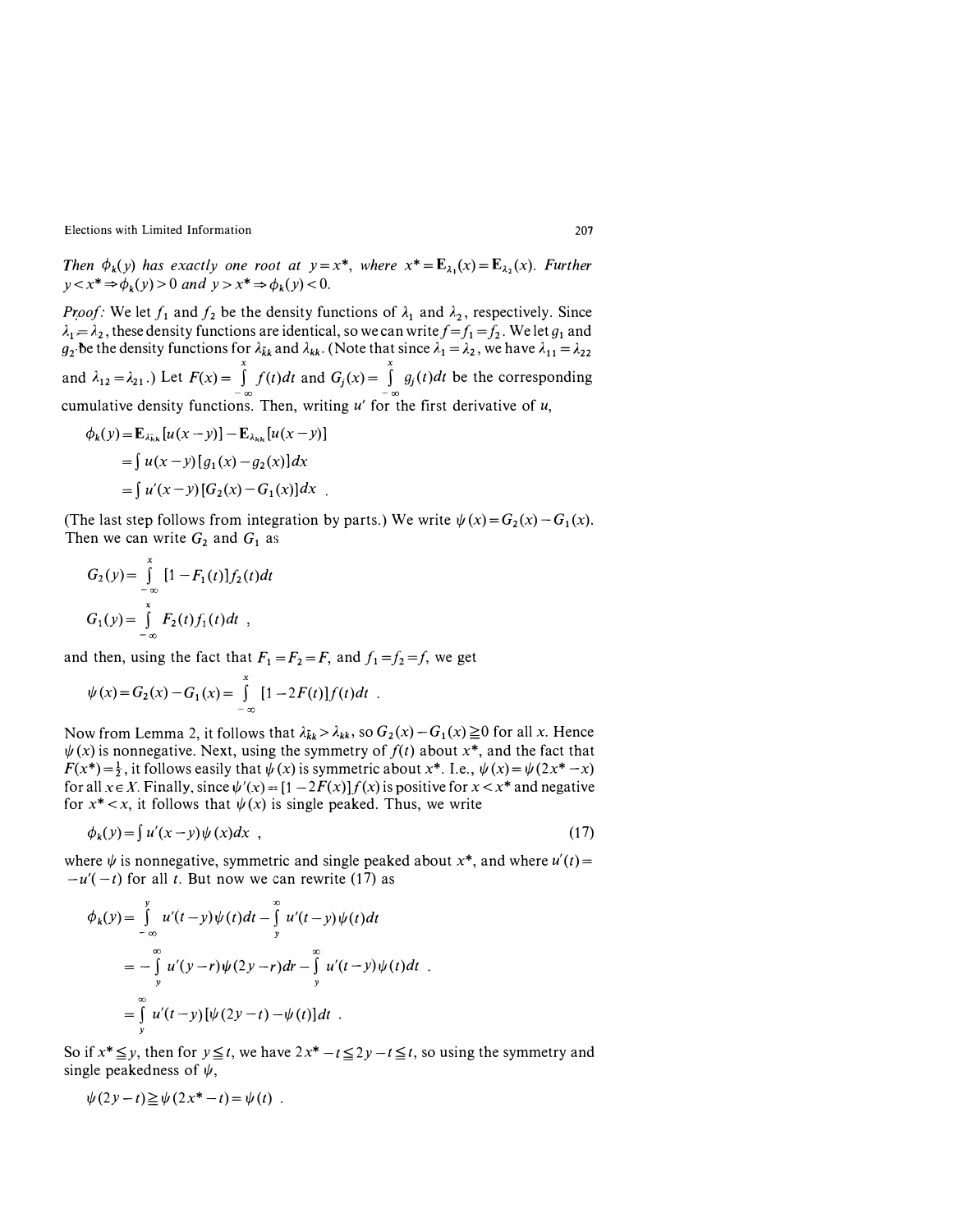And if  $y \le x^*$ , then for  $y \le t$ , we have  $2y-t \le t \le 2x^*-(2y-t)$ . So

$$
\psi(t) \ge \psi(2x^* - 2y + t) = \psi(2y - t) .
$$

In both cases, these become strict inequalities if  $y \neq x^*$ , and are equalities when  $y = x^*$ , hence, since  $u'(t - y) < 0$  for  $y \le t$ , we get

$$
y < x^* \Rightarrow \phi_k(y) > 0 ,
$$
\n
$$
y = x^* \Rightarrow \phi_k(y) = 0 ,
$$
\n
$$
y > x^* \Rightarrow \phi_k(y) < 0 .
$$

Hence,  $\phi_k$  has a unique root at  $y=x^*$ , as we wished to show. Q.E.D.

### 4. Results

Several results follow from the lemmas of the previous sections. The first proposition shows that in an SREE, voter beliefs must correspond to the actual distribution adopted by the candidates. So  $\lambda^* = \gamma^*$ . Further, the equilibrium voting strategy for the voter is one which maximizes expected utility with respect to  $\lambda^*$ , conditional on the endorsement.

**Proposition 1:** An SREE ( $\lambda^*, \gamma^*, b^*$ ) can be characterized by a pair ( $\lambda^*, b^*$ )  $\in$   $\Lambda \times B$ , where  $\gamma^* = \lambda^*$ , and  $(\lambda^*, b^*)$  satisfies:

- (V1')  $b^* \in B(\lambda^*)$ ,
- (C1') for all  $k \in K$ ,  $\lambda_k^* = \lambda_{kw}^* (\cdot | b^*)$ .

Further, for all  $\alpha_i \in N$  and all  $j \in K$ ,  $b_i^*$  satisfies

 $b_i^*(k) = j$  if  $\mathbf{E}_{\lambda_i^*}[u_i(x)] > \mathbf{E}_{\lambda_i^*}[u_i(x)]$ 

for all  $k \in K$  with  $\lambda^*(\{s \in S | e(s) = k\}) \neq 0$ .

*Proof:* That  $\gamma^* = \lambda^*$  follows directly from (V2) and (C1) of the definition of an SREE. Then (V1') and (C1') are immediate consequences of the fact that  $\gamma^* = \lambda^*$ . The last assertion of the proposition follows directly from Lemma 2a. Q.E.D.

Assume now that  $\lambda_k \in A_k$  is symmetric about  $x^* \in \mathbb{R}$ , i.e., its cumulative density  $F_k: \mathbb{R} \to [0, 1]$  satisfies  $F_k(x^*+t) + F_k(x^* - t) = 1 \forall t \in \mathbb{R}$ . Let  $A^S \subseteq A$  be defined, as in the previous section, to be the set of distributions such that if  $\lambda = (\lambda_1, \lambda_2) \in A^S$ , then  $\lambda_1 = \lambda_2$  and  $\lambda_k$  is symmetric around  $x^*$  for some  $x^* \in X$ .

The following theorem shows that if candidate strategies are symmetric (an assumption required only in Theorem 1, not in Theorem 2), then, either candidate strategies must be identical pure strategies, or the expected policy position must equal the ideal point of the median voter.

**Theorem 1:** If n is odd, and  $(\lambda^*, b^*) \in A \times B$  characterizes an SREE, with  $\lambda^* \in A^S$ , then either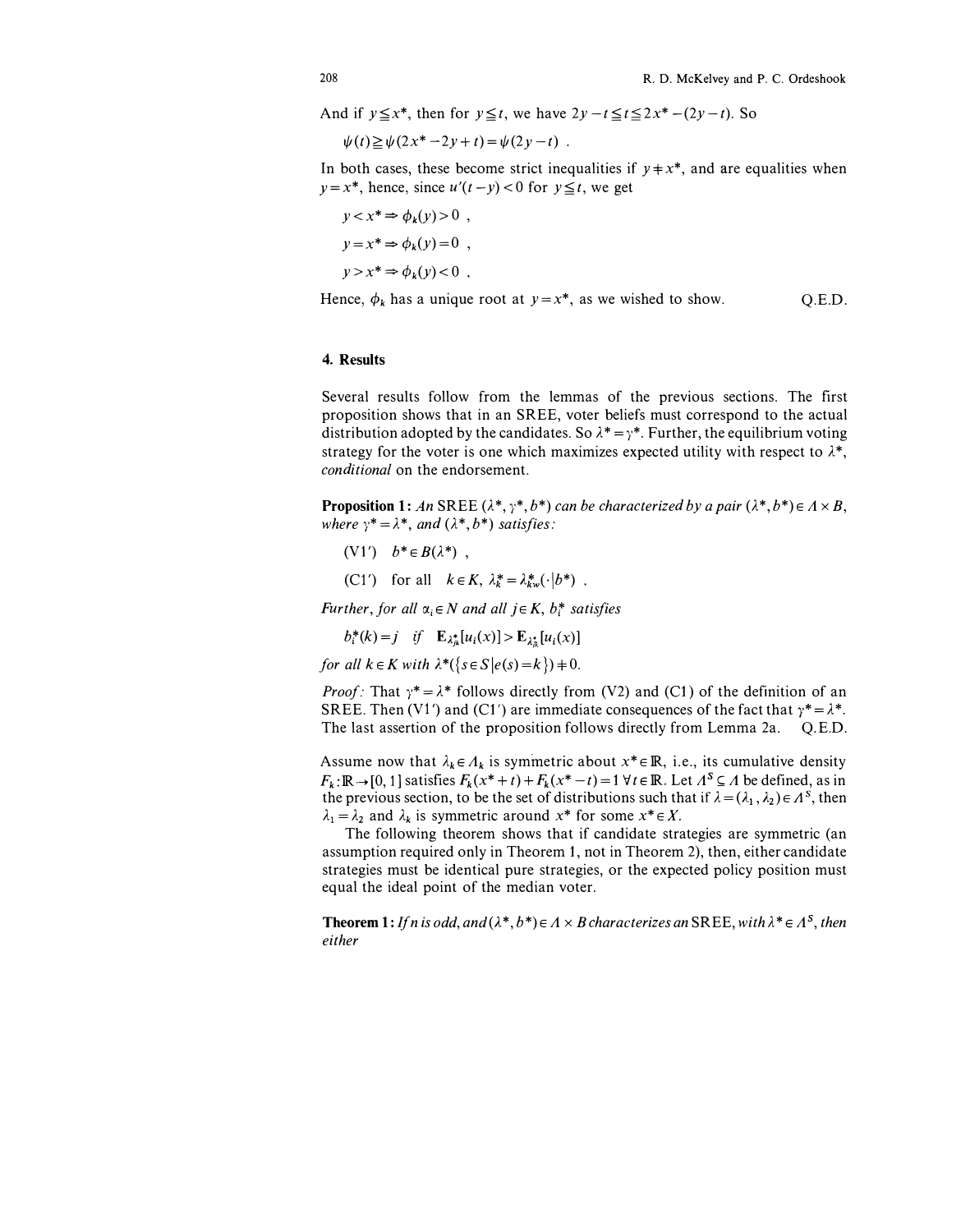(a)  $\lambda_1^*(\{x\}) = \lambda_2^*(\{x\}) = 1$  for some  $x \in X$  or

(b) 
$$
\mathbf{E}_{\lambda_1^*}(x) = \mathbf{E}_{\lambda_2^*}(x) = y^*
$$
,

where  $y^*$  is the median of the ideal points,  $\{y_i^* | \alpha_i \in N\}$ .

*Proof:* We show that not (a) implies (b).

If (a) does not hold, then  $\lambda_1 = \lambda_2$ , and neither is degenerate, hence  $\lambda(E_k) \neq 0$  for  $k \in K$ . For each  $\alpha_i \in N$ , define  $v_i(y) = u_i(y + y_i^*)$ . So  $u_i(x) = v_i(x - y_i^*)$ , where  $v_i$  is symmetric and single peaked about 0. Write

$$
\phi_i(y) = \mathbf{E}_{\lambda_{kk}^*}[v_i(x-y)] - \mathbf{E}_{\lambda_{kk}^*}[v_i(x-y)] .
$$

By Lemma 3b, it follows that

$$
y < x^* \Rightarrow \phi_i(y) > 0
$$
\n
$$
y = x^* \Rightarrow \phi_i(y) = 0
$$
\n
$$
y > x^* \Rightarrow \phi_i(y) < 0
$$

But  $\phi_i(y_i^*) = \mathbf{E}_{\lambda_{ik}^*}[u_i(x)] - \mathbf{E}_{\lambda_{ik}^*}[u_i(x)]$ , and by Lemma 1a, it follows that

$$
\phi_i(y_i^*) > 0 \Rightarrow b_i^*(k) = k
$$
  

$$
\phi_i(y_i^*) < 0 \Rightarrow b_i^*(k) = \overline{k}
$$

Hence

 $y_i^* < x^* \Rightarrow b_i^*(k) = k$  and  $b_i^*(\overline{k}) = \overline{k}$  $y_i^* > x^* \Rightarrow b_i^*(k) = \overline{k}$  and  $b_i^*(\overline{k}) = k$ .

Since in equilibrium, we need  $w(s, b^*)$  constant for  $\lambda^*$  a.e.  $s \in S$  (see Lemma 1b), it follows that we need  $x^* = y_m^*$ , where  $y_m^*$  is the median of the  $y_i^*$ . Q.E.D.

By introducting an additional stability condition, we can narrow the class of admissible SREE's further. For this result, we endow  $\Lambda_k$  with the weak topology.

**Definition:** If ( $\lambda^*, b^*$ ) characterizes an SREE, then it is *stable* if, for each  $k \in K$ , there is a neighborhood  $N(\lambda_k^*)$  of  $\lambda_k^*$  such that whenever  $(\lambda', b') \in A \times B$  satisfies  $\lambda'_k \in N(\lambda^*_k)$ ,  $\lambda'_k = \lambda^*_{k}$  and  $b' \in B(\lambda')$ , then

 $\lambda'_w(\cdot|b') = \lambda^*_w(\cdot|b^*)$ .

So an SREE is stable if and only if, whenever one candidate changes his distribution, and voters vote optimally (given the new distribution), the distribution of winning positions does not change. I.e., small errors by a candidate do not change his recommended best response. The following theorem shows that the only stable SREE occurs when both candidates adopt the median voter's ideal point with probability one. Thus the stable SREE results in voters and candidates behaving as if they had complete information.

209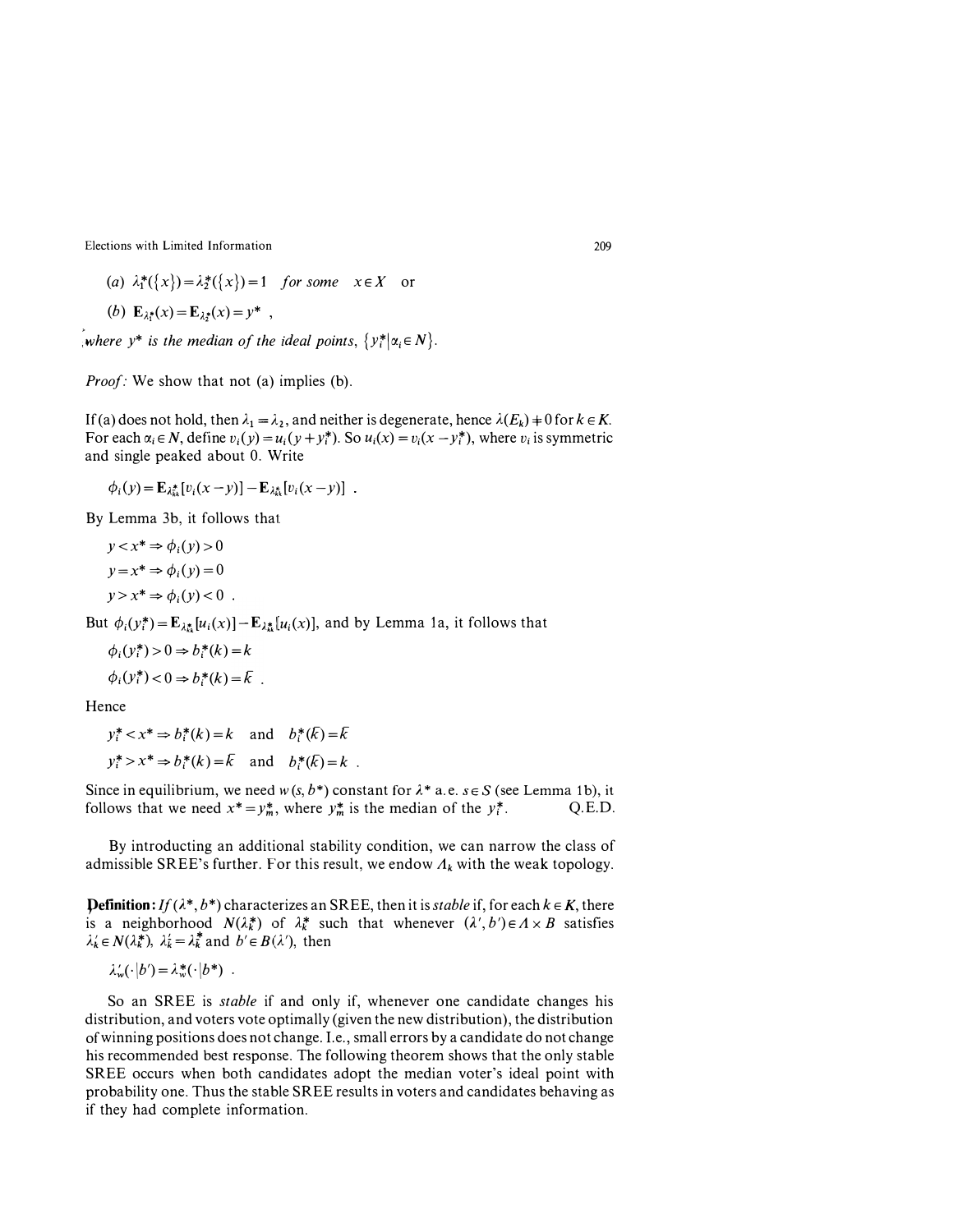**Theorem 2:** There exists a stable SREE. Further, if n is odd and  $(\lambda^*, b^*) \in A \times B$ characterizes a stable SREE, then  $\lambda_1^*(\{y^*\}) = \lambda_2^*(\{y^*\}) = 1$  for  $y^* \in X$ , where  $y^*$  is a median ideal point of the electorate.

*Proof*: Let  $(\lambda^*, b^*)$  characterize a stable SREE. We note, first, from the definition of stability, that for any  $b' \in B(\lambda^*)$ ,  $\lambda^*_{\infty}(\cdot|b') = \lambda^*_{\infty}(\cdot|b^*)$ , so  $(\lambda^*, b')$  characterizes a SREE. But now, define  $b' \in B(\lambda^*)$  as follows:

$$
b'_{i}(k) = \begin{cases} b_{i}^{*}(k) & \text{if } \mathbf{E}_{\lambda_{k}^{*}}(u_{i}(x)) \neq \mathbf{E}_{\lambda_{k}^{*}}(u_{i}(x)) \\ e(k) & otherwise \end{cases}
$$

Clearly,  $b' \in B(\lambda^*)$ . Further, we have  $w(s, b') = e(s)$  for all  $s \in S$ . Hence

 $\lambda^*_{\kappa}(C|b') = \lambda^*(E_k)\lambda^*_{kk}(C) + \lambda^*(E_{\bar{k}})\lambda^*_{kk}(C)$ .

But, for any  $c \in \mathbb{R}$ ,

$$
\lambda_w^*(L_c|b') = \lambda^*(E_1)\lambda_{11}^*(L_c) + \lambda^*(E_2)\lambda_{22}^*(L_c)
$$
  
\n
$$
= \int_{-\infty}^c (1 - F_2(x))f_1(x)dx + \int_{-\infty}^c (1 - F_1(x))f_2(x)dx
$$
  
\n
$$
= F_1(c) + F_2(c) - \left[ \int_{-\infty}^c F_2(x)f_1(x)dx + \int_{-\infty}^c F_1(x)f_2(x)dx \right]
$$
  
\n
$$
= F_1(x) + F_2(c) - F_1(c)F_2(c)
$$
  
\n
$$
= 1 - (1 - F_1(c))(1 - F_2(c)) \ge F_1(c) \ge F_2(c)
$$

with strict inequality when  $F_1(c) + F_2(c)$  or  $0 < F_k(c) < 1$ . Hence  $\lambda_w < \lambda_1$  and  $\lambda_w < \lambda_2$ . But then  $\lambda_w < \frac{1}{2}\lambda_1 + \frac{1}{2}\lambda_2 = \lambda^*(w|b^*)$ . Hence  $\lambda^*(w|b') \neq \lambda^*(w|b^*)$ , a contradiction, unless  $\lambda_1^*(\{y\}) = \lambda_2^*(\{y\}) = 1$  for some  $y \in X$ .

We must now only show that  $y=y^*$ . Suppose not, assume w.l.o.g. that  $y < y^*$ . Then for any neighborhood  $N(\lambda_k^*)$  of  $\lambda_k^*$ , we pick y' such that  $y < y' < y^*$  and set  $\lambda'_k({y'})=1$ . Then if y' is chosen so that  $\lambda'_k \in N(\lambda^*_k)$ , we have  $b' \in B(\lambda') \Leftrightarrow$ 

$$
y_i^* < \frac{y + y'}{2} \Rightarrow b'(k) = k
$$
  

$$
y_i^* > \frac{y + y'}{2} \Rightarrow b'(k) = k
$$

but since  $\frac{y+y'}{2} < y^*$ , it follows that  $w(s, b') = \bar{e}(s)$ , where  $\bar{e}(s) \in K - \{e(s)\}$ . Hence

$$
\lambda_w'(\{y'\}|b') = 1
$$
  

$$
\lambda_w^*(\{y\}|b^*) = 1
$$

so the two are not equal, hence  $(\lambda^*, b^*)$  is not stable.

Finally, to prove existence, we let  $(\lambda^*, b^*) \in A \times B$  satisfy  $\lambda^*_k({y^*}) = 1$ . Let  $N(\lambda^*_k)$ be any neighborhood of  $\lambda_k^*$ , and let  $\lambda_k \in N(\lambda_k^*)$ ,  $\lambda_k^* = \lambda_k^*$ , and  $b' \in B(\lambda')$ . Then we must

\_\_\_\_\_\_\_\_\_\_\_\_ j

'